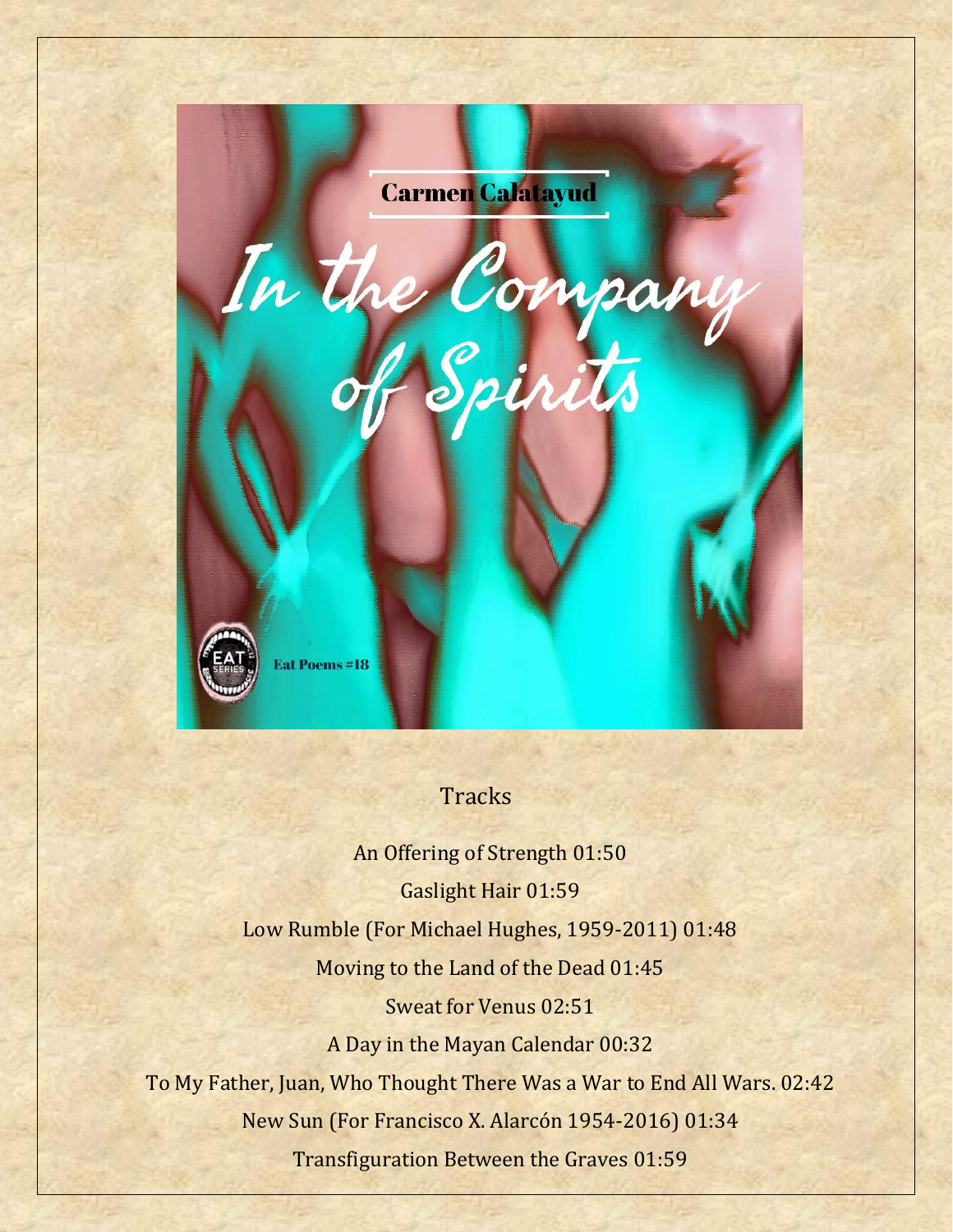## **Carmen Calatayud**

"Poetry," Robert Frost famously said, "is what gets lost in translation." Frost had enough Latin and Greek (and maybe even enough German) to spot a bad translation from those languages, but he never produced, as far as I know, any translations of poetry himself. Frost was, of course, born an English-speaker in an English-speaking culture and lived all his life, except for a few years spent in England, in his own country. Thus, he never experienced the necessity as many people do experience to have to translate not only from one language to another, but from one culture, one country, one identity to another. For most of those people, translation and all that is lost with it is inevitable. But there may be poetry to be had in that necessity to translate after all.

Carmen Calatayud was born to an Irish mother and a Spanish father (he was from Valencia, Spain). As a young child, she spoke both Spanish and English at home, and grew up among Spanish-speakers from a number of nationalities. In her poetry, a minimalist's use of Spanish stands in for the liminal spaces she is drawn to: in "Hermana in the Sky," ("Sister in the Sky") she attracts "tricksters *en mis suenos*," ("tricksters in my dreams") and says to an absent sister, "*Haz la lucha conmigo*" ("Fight on by my side"). In other poems presented here, a single Spanish word (*mariposa*, *rioja*) signals another world present beyond the world happening in English. Calatayud translates that other world for us masterfully. Her poems find ways to express those things that happen not just in another language but in another sort of language altogether, inside the other, in the unknowns of a fragmentary past and a necessarily opaque future.

Another way to centralize what is in the margins is to transform (to translate) the marginal into the liminal, to take something at the edges and rephrase it (or translate it) as a border zone that must be crossed in order to change, to grow, to fully realize ourselves in the world. Or, rather, to transform ourselves in such a way that our world is also transformed. Calatayud performs such translations from the marginal into the liminal deftly. In "An Offering of Strength: For Those Who Cross the Border to Survive" this transit is made explicit:

> The wounds of this world slip inside of me and I am just a vehicle for the United States of Pain

and later in the same poem:

The transformation tastes like ether but the anesthesia fades, and the hour of breaking open appears as clearly as a milky moon on an early November night.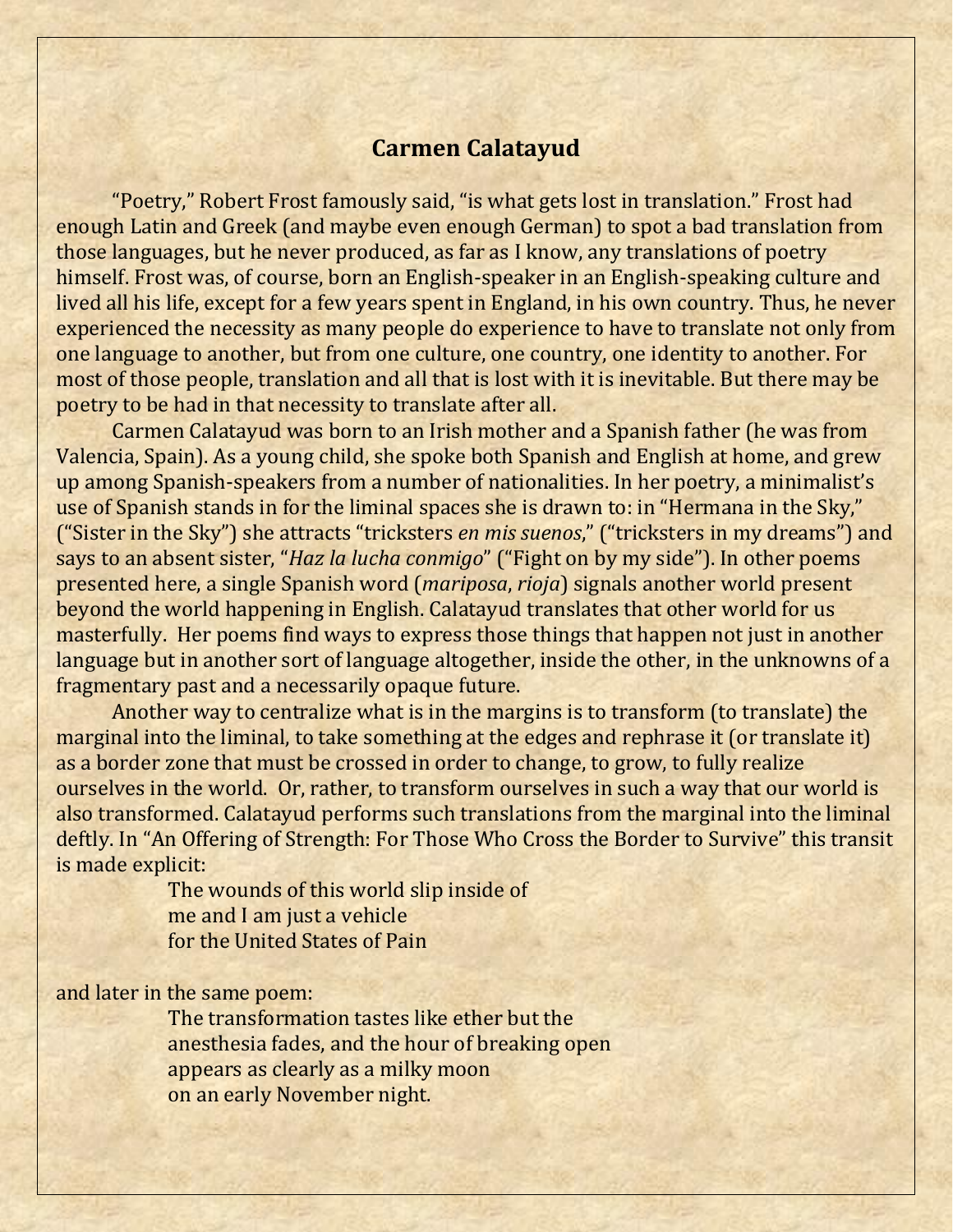Here again we have the visible ("the milky moon") embodying the invisible ("the hour of breaking open") as the speaker is transformed and along with her, her world: the United States of America have now become "the United States of Pain." In another poem, "Transfiguration Between the Graves," Calatayud explores the crossing of a different sort of border:

> I want to be part of the air that travels between grave and sky, that visits this city and brings flowers to it, that filters the tired bones above and below the ground.

The divide between those tired bones (her own above and those of the dead below) is here crossed by the air "that travels between grave and sky:" the speaker wants to become, and through the art of poetry does become, an airy spirit that can move between worlds and in so doing, unifies and transforms them.

It is thus not surprising that much of Calatayud's poetry addresses what exists beyond our waking reality: it is a poetry of souls, of tricksters in dreams, of centuries yet to come, hell, God, saints, angels, prayers, ancestors, spirits, the dead. However, her poetry is also very much embodied in the real, and the juxtapositions (the crossings over, as it were) are breathtaking as they are illuminating: "I can't scrape you from my soul," she writes, and that single word choice ("scrape") does the work of sentences; in the same poem, the speaker waits "for a gust of wind like you," again embodying the heft and touch of a body in the bodiless heft and touch of an elemental presence.

Elsewhere, in an inspired leap of the imagination, Calatayud describes "[a] lifetime of summer afternoons / when lust was a sculpture of chiseled embrace." One must stop and consider the impossibility of that image to appreciate its perfection. Over and over her poems manage to conjure and materialize what we often think of as the indescribable (the untranslatable, if you will): in a poem centered on Arlington Cemetery, the speaker wants to "feel the zero before I was born;" in another, the tangible and the intangible are again conjoined when "[in] another world, the helicopter that carries / your spirit lands next to the pyramids."

That last quote comes from the poem "Low Rumble," dedicated to a dead friend. The poem is also *addressed* to that friend, who, of course, cannot hear Calatayud's words. Indeed, in these poems, Calatayud often addresses entities who are not capable of receiving nor understanding her communications: a dead sister (perhaps not literally) and whole cities (Nogales, Phoenix, Ciudad Juarez). And again and again she summons entities who exist only in the imagination and allows them to come to life on the page: the dead in general, mermaids, ancestors, God. It is as if by naming and addressing these entities Catalayud in effect brings them into being. It is an impossibility until it is done.

We imagine, Calatayud seems to be saying, not so much because we can make imaginary things real (ultimately, the dead remain dead and God remains silent in her poems) but because what happens in the imagination are the most important things of all. To put it another way: the distinction between what is real and what is not becomes